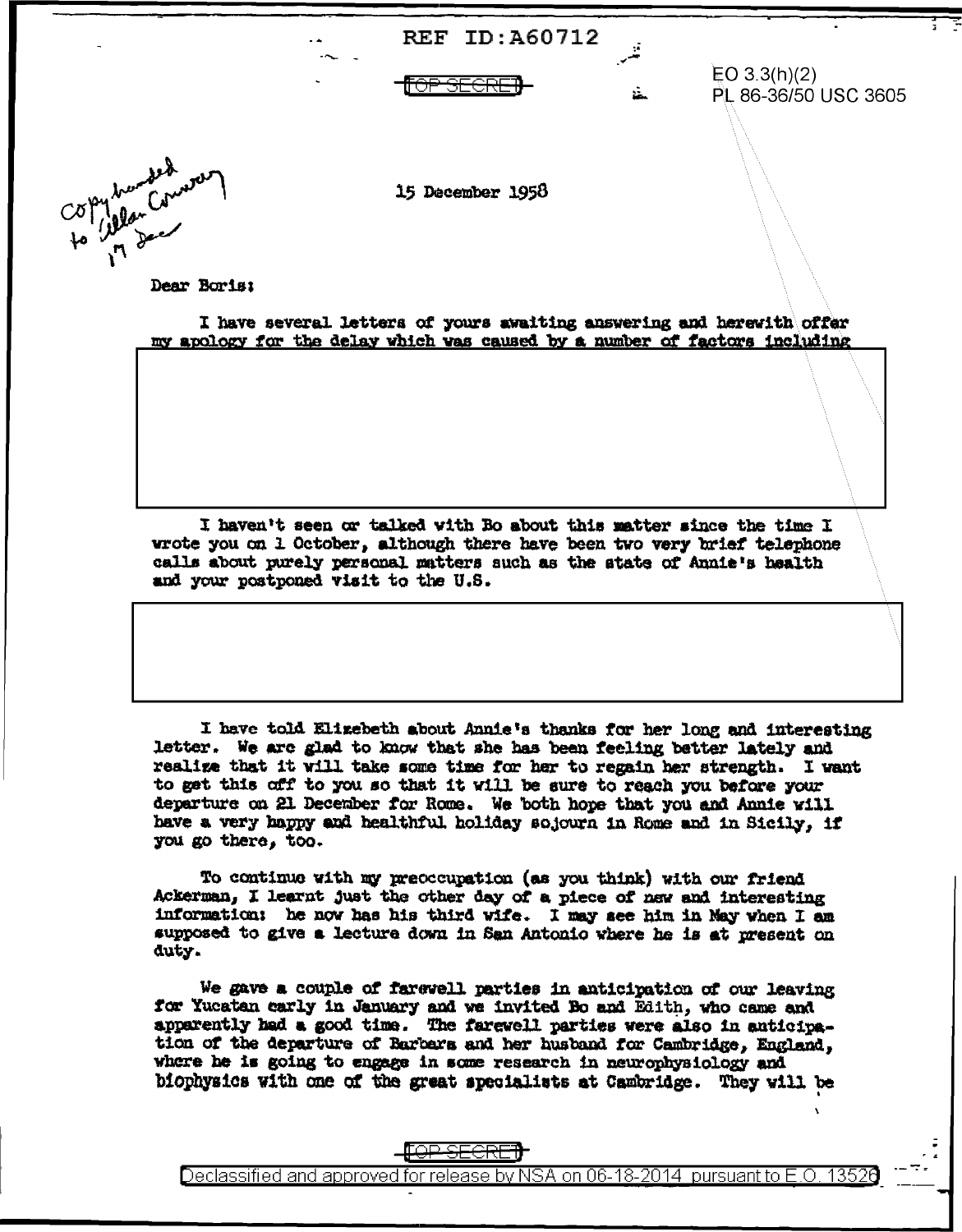IQ<del>P SFCR</del>

gone with their baby about one year. Bo and Edith were very glad to see Barbara again and to meet her husband. Bo and I exchanged nothing but greetings and good wishes.

It may please you to learn that our Maya researches this time are being financially aided by a grant from the National Science Foundation, to cover our extra living expenses and travel to and from Yucatan, where we expect to stay until the middle or end of April. It may also be of interest to you to learn that I have been appointed a consultant to the Rand Corporation of Santa Monica, California, and will probably spend a little time there next summer. I have at least two other consultantships in the offing so that I continue to be busy.

Elizebeth is a bit tired but now I am sure she will be able to slow down and take it easy for a little while before we take off for Yucatan.

With affectionate regards to both of you from both of us and with our best wishes for a Merry Christmas and Happy New Year, I am,

Sincerely,

P.S. I take this opportunity to thank you and Crypto AG. Zug, for the very nice and useful little Christmas gift of a pocket lens in a substantial leather case.

Mr. Boris C. W. Hagelin Weinbergstrasse 20 Zug, Switzerland



 $-2-$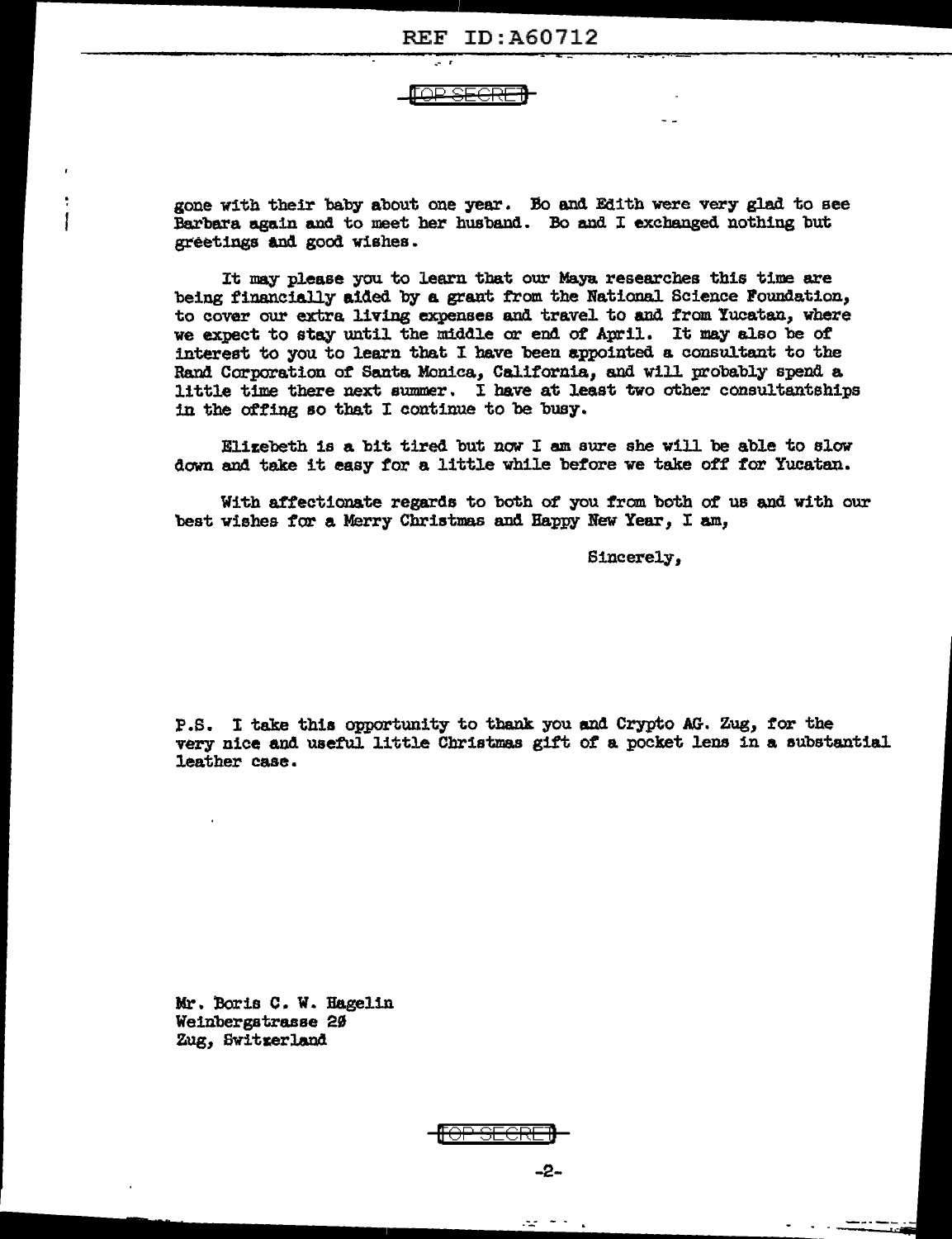Marsel Stehand REF ID:A60712 L<sup>'</sup> <del>for Secret</del>  $EO 3.3(h)(2)$ PL86-36/50 USC 3605 Dear Boris:

I have several letters of yours awaiting answering and herewith offer my apology for the delay which was caused by a number of factors including

I haven't seen or talked with Bo about this matter since the time I wrote you on 1 October, although there have been two very brief telephone calls about purely personal matters such as the state of Annie's health and your postponed visit to the U.S.

I have told Elizebeth about Annie's thanks for her long and interesting letter. We are glad to know that she has been feeling better lately and realize that it will take some time for her to regain her strength. I want to get this off to you so that it will be sure to reach you before your departure on 21 December for Rome. We both hope that you and Annie

f<del>or secre)</del>

**!**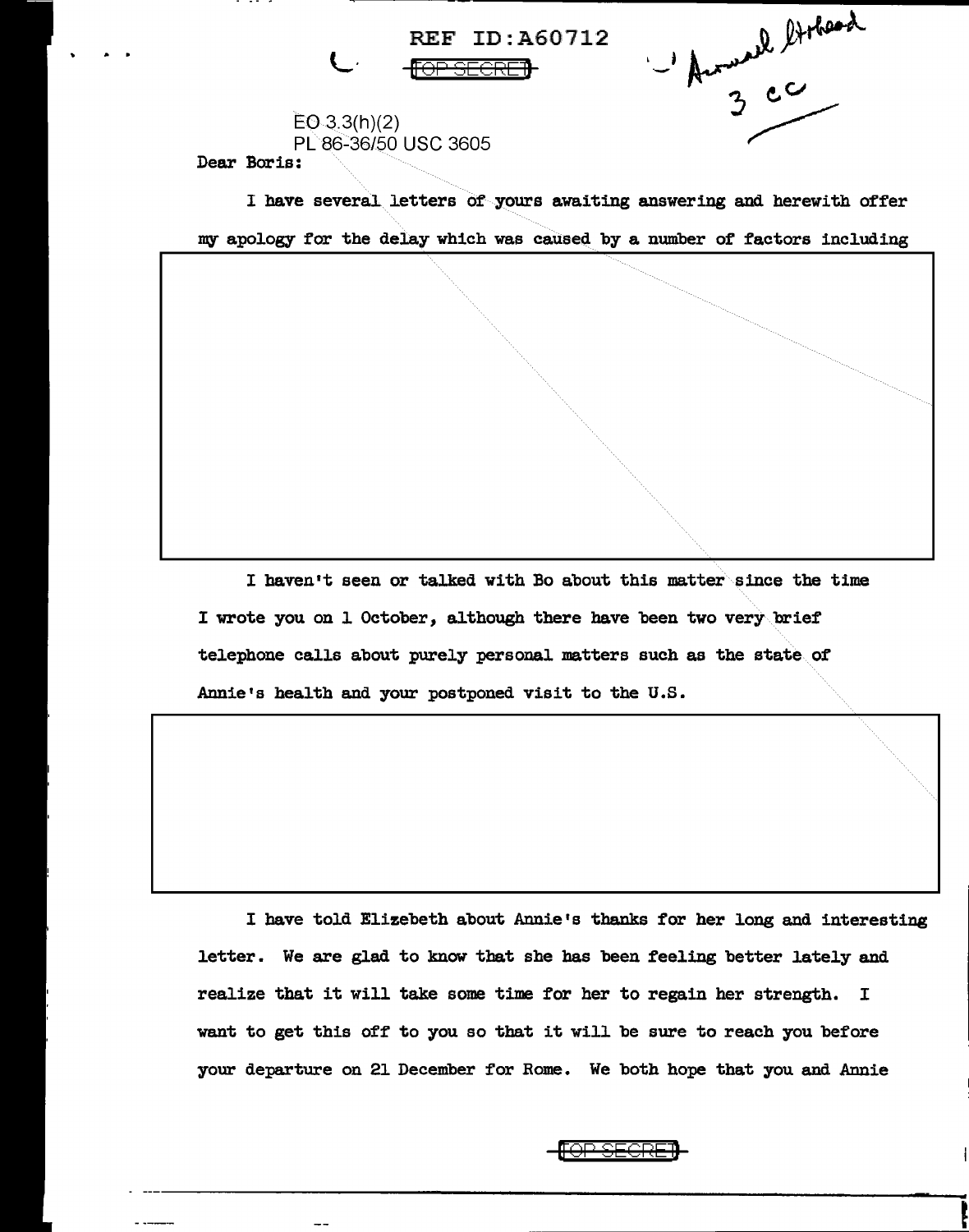will have a very happy and healthful holiday sojourn in Rome and perhaps in Sicily, if you go there, too.

To continue with my preoccupation (as you think) with our friend Ackerman, I learnt just the other day of a piece of new and interesting information: he now bas his third wife. I may see him in May when I am supposed to give a lecture down in San Antonio where he is at present on duty.

We gave a couple of farewell parties in anticipation of our leaving for Yucatan early in January and we invited Bo and Edith who came and apparently had a good time. The farewell parties were also in anticipation of the departure of Barbara and her husband for Cambridge, England, where meurophysiology ond biophysician in is going to engage in some research in neuropaychology with one of the great specialists at Cambridge. They will be gone with their baby about one year. Bo and Edith were very glad to see Barbara again and to meet her husband. Bo and I exchanged nothing but greetings and good wishes.

It may please you to learn that our Maya researches this time are being financially aided by a grant from the National Science Foundation, to cover our extra living expenses and travel to and from Yucatan, where we expect to stay until the middle or end of April. It may also be of interest to you to learn that I have been appointed a consultant to the Rand Corporation  $\frac{1}{2}$  Santa Monica, California, and will probably spend a little time there next summer. I have at least two other consultantships in the offing so that I continue to be busy.

 $B \vee r$ <br>Elizebeth is a bit tired by now I am sure she will be able to slow down and take it easy for a little while before we take off for Yucatan.

-2-